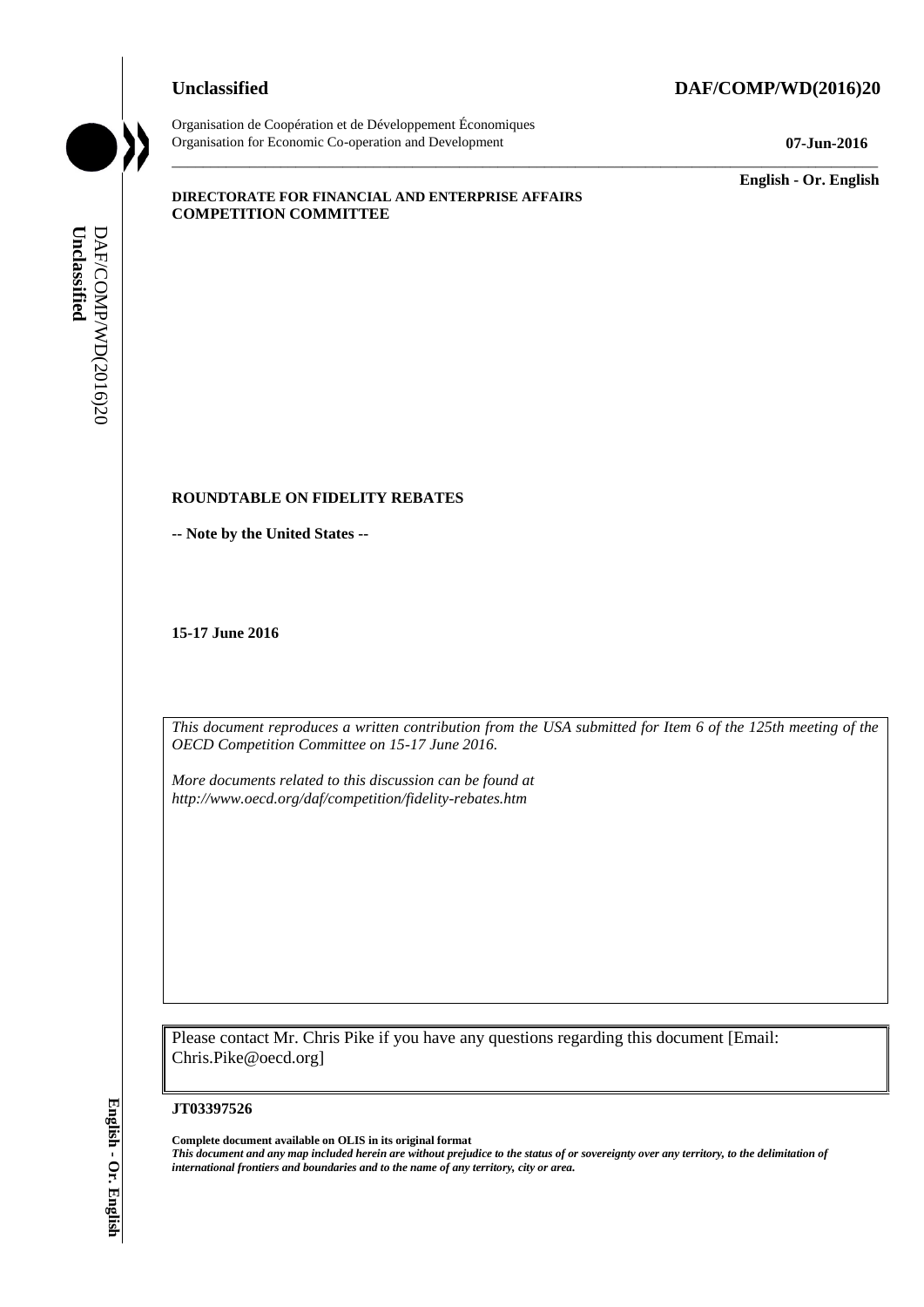# **UNITED STATES**

## **1. Introduction**

1. There are several distinct pricing practices in business-to-business transactions in which a supplier's effective price to a particular customer is explicitly or effectively conditioned on the customer's cumulative purchases. This paper focuses on all-units share-based discounts that reduce the effective price paid on all units purchased if a target level of purchases is made, with the target specified as a percentage of the customer's total purchases within a specified product category over some time period. For example, a supplier might offer a discount if a customer makes 80% of its total 2016 purchases within a product category from that supplier. This paper uses the term "loyalty discount" to describe this practice, although elsewhere that term sometimes is applied to other sorts of discounts as well. Loyalty discount practices can have multiple targets and offer greater discounts for meeting higher targets.

2. This paper does not address ordinary volume discounts in which the price in a particular transaction depends on the transaction's size. Nor does it address cumulative volume discounts in which the discounted price only applies to purchases made after a purchase target is reached. Finally, this paper does not address retailer loyalty programs that reward consumers when a cumulative purchase milestone is reached. For example, the paper does not cover a loyalty program offering a free cup of coffee after the purchase of nine cups.

3. The U.S. antitrust agencies, the Department of Justice (Department) and the Federal Trade Commission (Commission) (collectively "the Agencies") are not aware of any data on the prevalence of loyalty discounts in the United States, but anecdotal evidence suggests that they are common in business-to-business dealings. The Agencies also are not aware of any data on the typical terms of U.S. loyalty discount arrangements. This paper focuses on the loyalty discounts that have been the subject of federal antitrust litigation<sup>1</sup> and is informed by the Agencies' June 2014 conditional pricing practices workshop.<sup>2</sup>

# **2. Basic Insights on the Use of Loyalty Discounts**

4. A loyalty discount can induce a customer to purchase more by reducing the price that the customer pays for marginal units below the average price that the customer pays on all units. Simply reducing a single price charged on all units also can induce the customer to purchase more; however, a supplier likely can generate more revenue for a given quantity sold by using a pricing schedule with multiple prices and by reducing only the price for marginal units. With loyalty discounts, the same customer is effectively charged different prices on different units purchased, with the highest price

 $1\,$ <sup>1</sup> *Brooke Group Ltd. v. Brown & Williamson Tobacco Corp.*, 509 U.S. 209 (1993), however, is not discussed below even though it involved all-units, retroactive rebates. The rebates were tied to volume rather than market share and were analyzed under the rubric of predatory pricing.

<sup>&</sup>lt;sup>2</sup> The details of the event, speakers' slides, a transcript, a video, and public comments are available on the agencies' websites: https://www.justice.gov/atr/events/public-workshopconditional-pricing-practices; https://www.ftc.gov/news-events/events-calendar/2014/06/ conditional-pricing-practices-economic-analysis-legal-policy.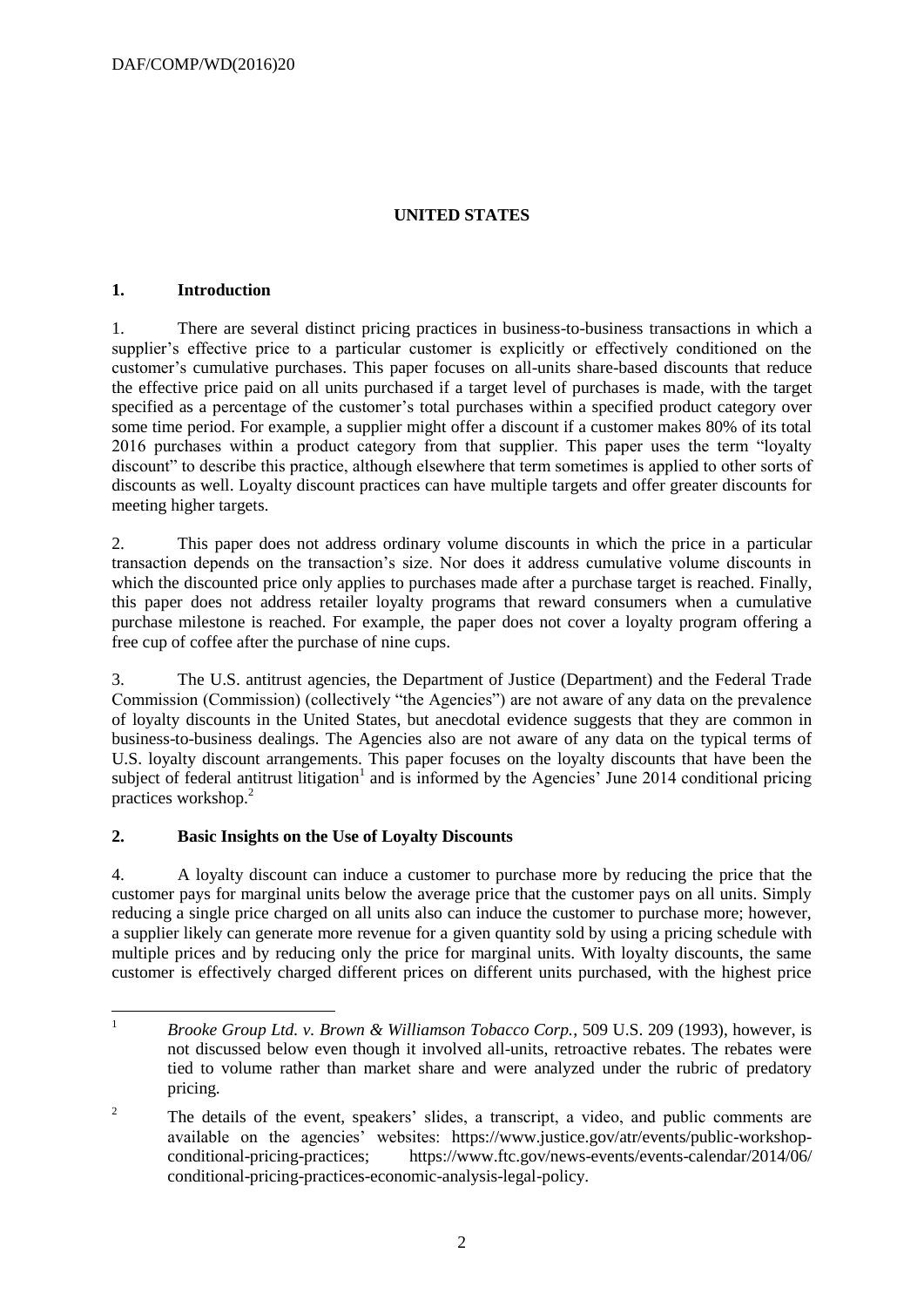charged on the first units. Suppliers might prefer loyalty discounts to alternative pricing practices with similar impact because a single schedule of targets and discounts can be applicable to all customers and can give all of them an incentive to increase their purchases from that supplier.

5. Loyalty discount practices have the potential to be exclusionary in much the same way that exclusive dealing can be exclusionary, and they have the potential to promote competition in much the same way that exclusive dealing can promote competition. As with exclusive dealing, loyalty practices can better align incentives of customers and suppliers, and thus promote cooperation between them. They also can stabilize sales and thereby facilitate suppliers' planning. And the use of loyalty discount contracts can intensify competition among suppliers, just as the use of exclusive contracts can.

6. The ways that loyalty discounts can intensify or weaken competition may be easiest to understand through an analogy to exclusive dealing. Suppose two competing suppliers offer a differentiated product to a downstream buyer at \$100 per case, which exceeds the suppliers' marginal costs. Now suppose one supplier offers to sell its product to the buyer at a given price only if the buyer accepts an exclusive dealing contract. Given the supplier's exclusive contract offer, the buyer cannot purchase from both suppliers. This changes wholesale price competition because the suppliers are now effectively competing for the right to supply the buyer exclusively. If the positions of the suppliers are relatively symmetrical (that is, if the buyer values the differentiated products roughly equally), then competition for this right will be intense and the resulting wholesale prices will be less than \$100. The winning (excluding) supplier may benefit from the exclusive contract even though the price falls because it will have captured a larger share of the buyer's purchases.

7. Loyalty discounts can operate in an analogous way. Suppose that instead of offering an exclusive contract, the seller offers a price and a loyalty discount conditioned on the buyer purchasing at least 90% of its needs from the discounting seller. If the rival seller pursues the same loyalty strategy, then the firms are essentially bidding for the right to supply 90% of the buyer's needs. Again, competition may be more intense than it would be if the loyalty discounts were not used, and prices may fall.

8. Under conditions different from those posited in the preceding two paragraphs, loyalty discounts (like exclusive dealing) can have anticompetitive effects. Suppose that loyalty discounts with a 90% share target are instituted by a supplier that is dominant in that every customer prefers to satisfy a portion of its needs (more than 10%) from that supplier and no customer has a similar preference for the rival supplier. In such a situation, the rival supplier might not be able to compete successfully simply by matching the dominant supplier's loyalty discount. In some examples, every customer would select the offer of the dominant supplier. Of course, the rival supplier may be able to make sales by cutting prices instead of adopting loyalty discounts, but the rival might be able to compete effectively only for a small portion of the buyer's total purchases. In this case, the discounted prices under the loyalty discount may be higher than the prices that would result if loyalty discounts were not used. The basic insight is that the competition induced by loyalty discounts for the 90% share will not be very intense if the smaller supplier is not well positioned to compete for such a large share of the business. The dominant supplier may benefit in this case both from capturing some of the smaller supplier's business, and from a higher price. The analogy between loyalty discounts and exclusive dealing in paragraph 6 carries over to this case as well. Exclusive dealing by a dominant supplier will not intensify competition if the smaller supplier is not well-positioned to compete for 100% of the business, and the dominant supplier may benefit from capturing some of the small supplier's business at potentially a higher price.

9. If customers prefer to divide their purchases among suppliers, loyalty discount practices, even when used by a dominant supplier, might not have much competitive impact because customers might be willing to forgo the discount to maintain multiple sources of supply. Of course, loyalty discounts with share targets well below 100% still could be used to capture marginal sales, and with targets exceeding 50%, each customer could qualify for a discount from just one supplier. But an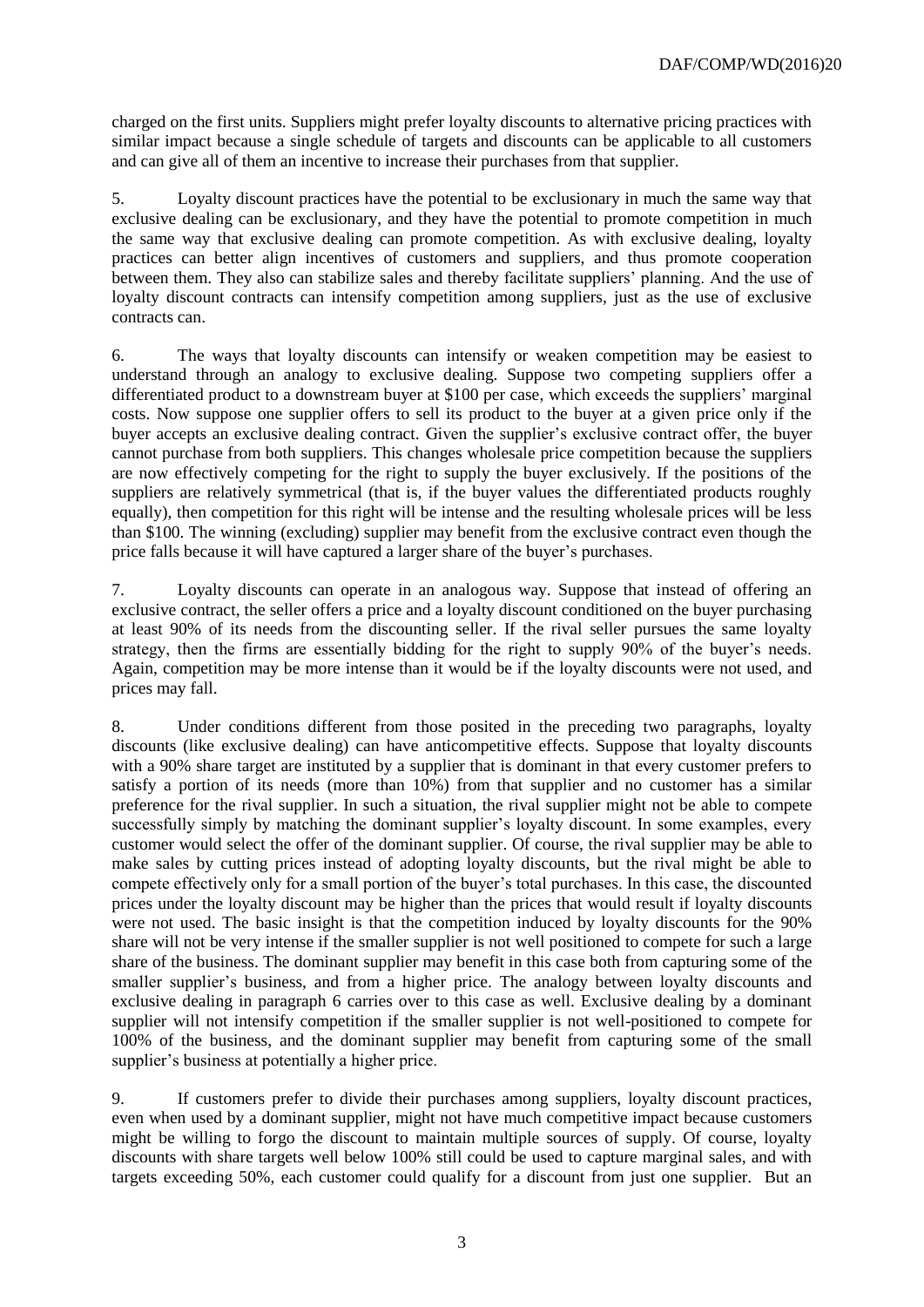# DAF/COMP/WD(2016)20

exclusionary effect would not necessarily follow because, for example, multiple suppliers could have customers meeting their market-share targets.

# **3. U.S. Antitrust Framework for Analyzing Loyalty Discounts**

10. If a loyalty discount practice injures competition by unreasonably depriving rivals of sales, U.S. antitrust law can be used to challenge it. Section 1 of the Sherman Act prohibits agreements unreasonably restraining trade (and the practice would be seen to employ an agreement between the supplier and its customer); Section 2 of the Sherman Act prohibits monopolization; Section 3 of the Clayton Act prohibits discounts and rebates conditioned on not purchasing from a competitor when the effect may substantially lessen competition; and Section 5 of the Federal Trade Commission Act prohibits unfair methods of competition (including violations of Section 1 and 2 of the Sherman Act).

11. In both form and competitive impact, a loyalty discount practice can resemble exclusive dealing, at least when it has a high market share target. U.S. courts recognize that "[e]xclusive dealing can have adverse economic consequences by allowing one supplier of goods or services unreasonably to deprive other suppliers of a market for their goods."<sup>3</sup> U.S. courts have considerable experience in assessing the competitive impact of exclusive dealing arrangements. 4

12. The first significant U.S. court decision on single-product loyalty discounts is *Concord Boat Corp. v. Brunswick Corp.*, 207 F.3d 1039 (8th Cir. 2000). The case concerned the pricing of engines used in recreational powerboats. Brunswick was the leading supplier, and for many years, it offered boat builders a loyalty discount of 1-3% depending on the percentage of their purchases satisfied by Brunswick engines. Boat builders filed suit, alleging that Brunswick's loyalty discount program violated Sections 1 and 2 of the Sherman Act. A jury found in favor of the plaintiffs and awarded damages, but the award was set aside. The appeals court held that, under Section 1 of the Sherman Act, the plaintiffs had "failed to produce sufficient evidence to demonstrate that Brunswick had foreclosed a substantial share of the . . . market through anticompetitive conduct." The court viewed Brunswick's conduct as "cut[ting] prices in order to attract additional business," which is "the very essence of competition" and "a normal competitive tool." When "a firm has discounted prices to a level that remains above the firm's average variable cost," the court held that the conduct could violate Section 2 of the Sherman Act, but the plaintiff failed to overcome the "strong presumption of legality."

13. Because loyalty discount practices use the prospect of ostensibly lower prices to incentivize sales, courts sometimes liken them to predatory pricing. Loyalty discounts, however, can exclude competition in a different way. Loyalty discounts can have an exclusionary effect even if the average price does not fall below an appropriate measure of cost. Indeed, a dominant supplier can earn a supra-competitive return on every customer while using a loyalty discount to deprive rivals of substantial sales.

14. In *ZF Meritor, LLC v. Eaton Corp.*, 696 F.3d 254 (3d Cir. 2012), the dominant supplier, Eaton, relied on long-term contracts to sell heavy-duty transmissions to truck manufacturers. The contracts provided for rebates based on market share targets of 65% to 98% and potentially required repayment of the rebates if customers did not meet the market share targets. Prior to Eaton's adoption of the long-term contracts, its primary rival, ZF Meritor, achieved a 30% market share, but its share

 $\frac{1}{3}$ *Jefferson Parish Hospital Dist. No. 2 v. Hyde*, 466 U.S. 2, 45 (O'Connor, J., concurring).

<sup>4</sup> *See, e.g.*, *id.* ("In determining whether an exclusive-dealing contract is unreasonable, the proper focus is on the structure of the market for the products or services in question—the number of sellers and buyers in the market, the volume of their business, and the ease with which buyers and sellers can redirect their purchases or sales to others."); *McWane, Inc. v. FTC*, 783 F.3d 814, 833-35 (11th Cir. 2015); *United States v. Dentsply International, Inc.*, 399 F.3d 181, 191-97 (3d Cir. 2005).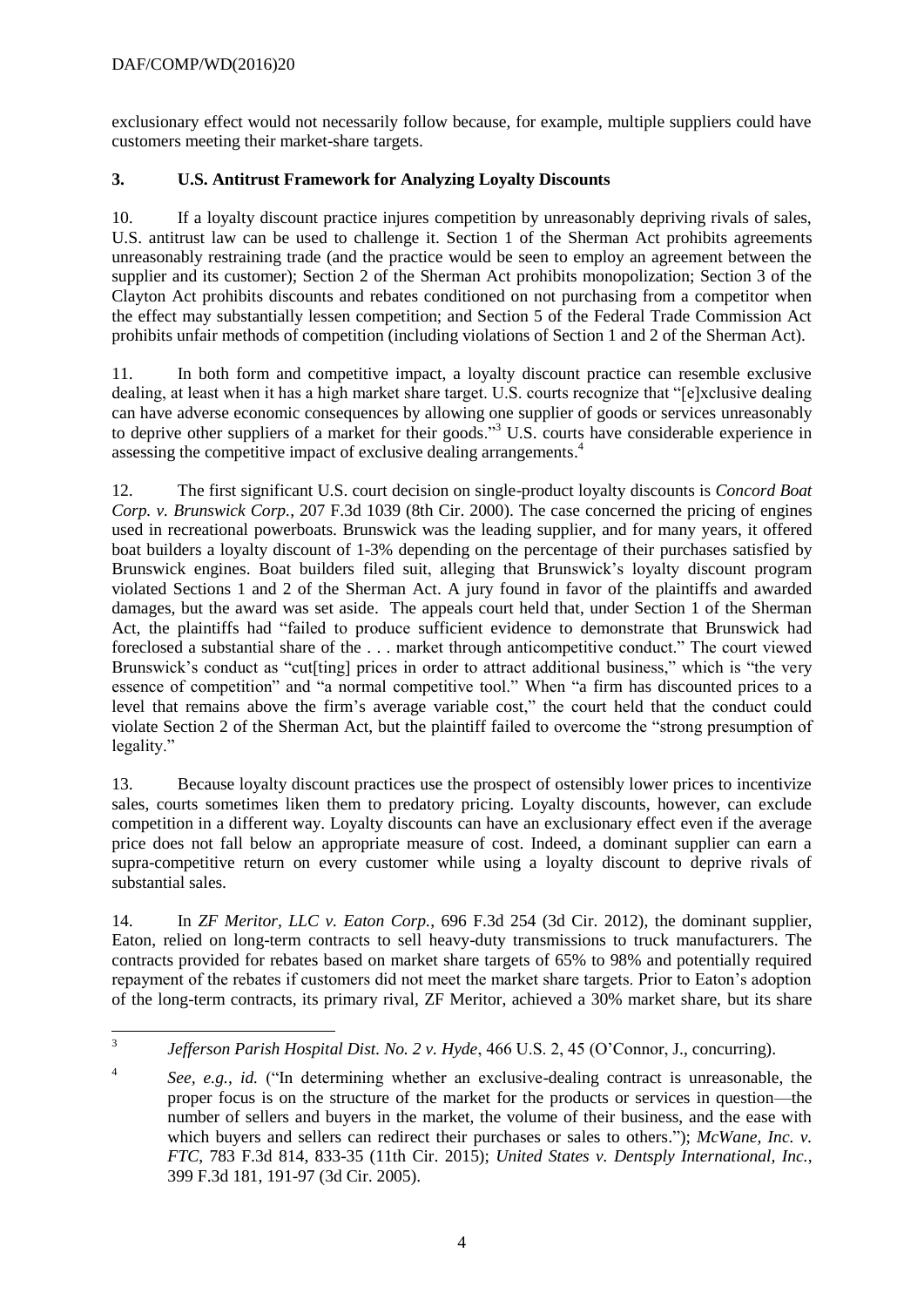plummeted to 4% within five years following Eaton's adoption of its long-term contracts, and it then exited the market. ZF Meritor filed suit under Sections 1 and 2 of the Sherman Act and Section 3 of the Clayton Act, and a jury found in its favor. The central issue on appeal was whether the primary mechanism of exclusion was a pricing practice requiring proof that prices were below cost, or a combination of Eaton's price and non-price contract terms that, taken together, was subject to the effects assessment applied to exclusive dealing. The court observed that "when price is the clearly predominant mechanism of exclusion, . . . so long as the price is above-cost, the procompetitive justifications for, and the benefits of, lowering prices far outweigh any potential anticompetitive effects." However, the court held that the price-cost test used in predatory pricing cases was inappropriate because "this is not a case in which the defendant's low price was the clear driving force behind the customer's compliance with purchase targets, and the customers were free to walk away if a competitor offered a better price." The court held that Eaton's long-term contracts amounted to de facto exclusive dealing and determined that the evidence was sufficient for the jury to have found a substantial foreclosure effect.

15. A firm with market power might use a loyalty discount because lowering the price at the margin can add profitable sales without reducing profits on other sales. Just as a monopolist benefits from discriminating among customers, a firm with market power could benefit from discriminating among units sold to a given customer. Loyalty discounts used for this purpose may be procompetitive.

16. In *Eisai Inc. v. Sanofi-Aventis U.S., LLC*, No. 14-2017, 2016 WL 2600321 (3d Cir. May 4, 2016), the Third Circuit recently rejected antitrust claims predicated on market-share discounts for an anticoagulant drug. Sanofi, which had more approved uses for its anticoagulant than any rival, began offering discounts of 1-30% conditioned on its share of the customer's total purchases within the relevant therapeutic class, with the highest discount applying if a hospital both purchased over 75% of its anticoagulants from Sanofi and did not favor another anticoagulant. Eisai filed suit under Sections 1 and 2 of the Sherman Act and Section 3 of the Clayton Act. After discovery, Sanofi moved for summary judgment. The district court granted the motion, and the appeals court affirmed. Eisai argued that Sanofi's pricing unlawfully bundled contestable and incontestable demand for Sanofi's drug, but the courts found that Eisai failed to demonstrate the substantial foreclosure needed to support a claim of de facto exclusive dealing. The Third Circuit held: "Even if bundling of different types of demand for the same product could, in the abstract, foreclose competition, nothing in the record indicates that an equally efficient competitor was unable to compete with Sanofi." Although Sanofi's market share exceeded 80%, some customers bought most of their anticoagulants from Eisai, and Eisai's share more than doubled even in the face of Sanofi's loyalty rebates. The appeals court also found that Eisai failed to establish any incontestable demand for Sanofi's product. The appeals court declined to accept Sanofi's argument that Eisai's claim should be dismissed under the price-cost test applied in predatory pricing cases. The court was "not persuaded" that Eisai's claims fundamentally relate to pricing practices and did not address "when, if ever, the price-cost test [would] appl[y] to this type of claim."

17. Courts in the United States have adopted a discount-attribution price-cost test for bundleddiscount cases.<sup>5</sup> While some commentators have suggested applying a version of this test in singleproduct loyalty discount cases, no U.S. court has done so, and there are good reasons not to. The suggested test compares the defendant's marginal cost to an implicit price calculated by allocating all of the discount a customer receives to just the "contestable volume"—what the defendant risks losing absent the loyalty discount. The discount-attribution test may prove difficult to apply in single-

 $\frac{1}{5}$ *See Cascade Health Solutions v. PeaceHealth*, 515 F.3d 883, 906 (9th Cir. 2008) (applying a discount attribution price-cost test to bundled pricing). S*ee also Masimo Corp. v. Tyco Health Care Group*, 350 F. App'x 95, 97 (9th Cir. 2009) (noting that *PeaceHealth* "le[ft] open the possibility that application of the discount attribution price-cost test may be inappropriate outside the bundled pricing context, for example, in tying or exclusive dealing cases" (internal quotation marks omitted)).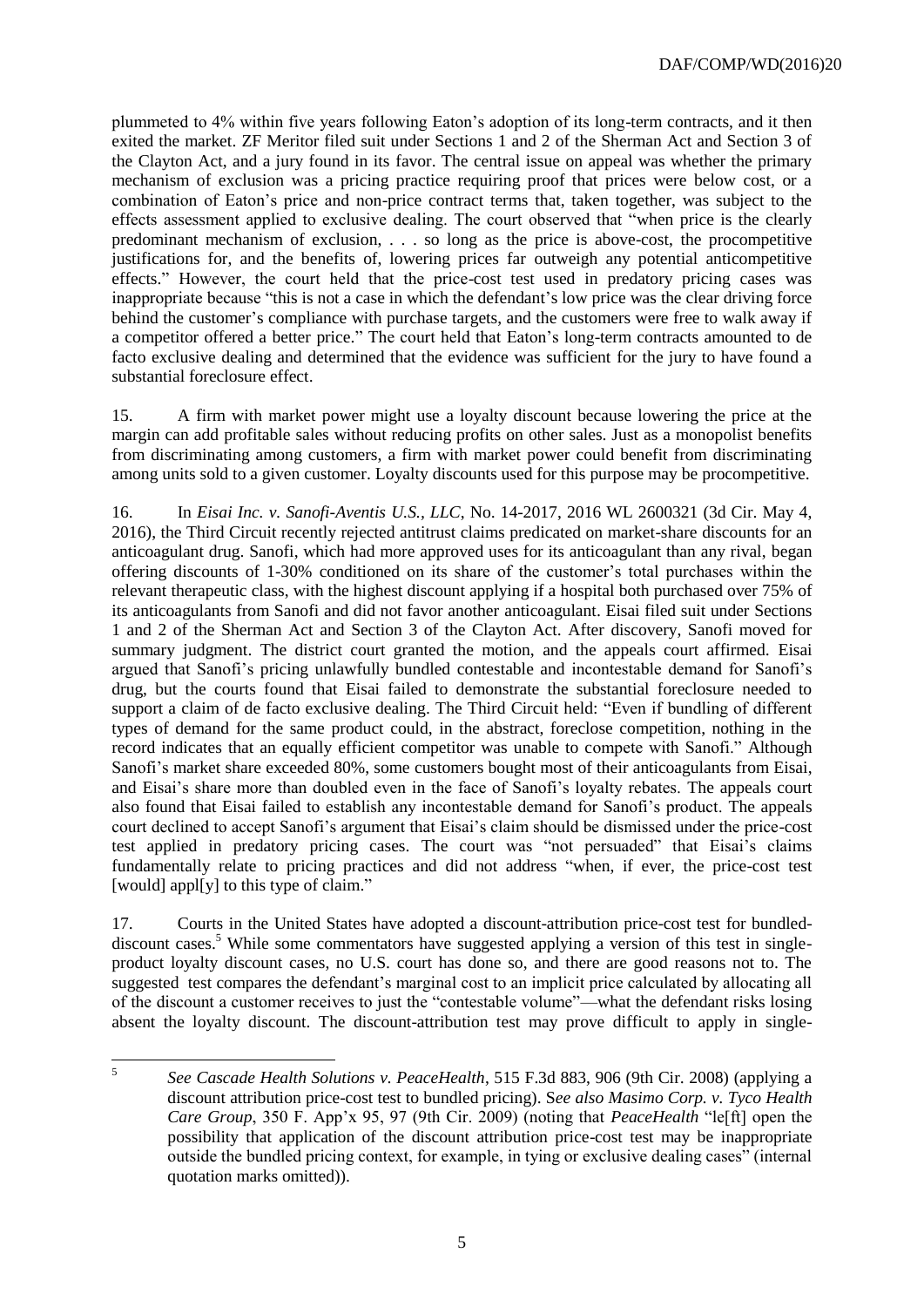product cases due to complications in determining the contestable volume of sales and is unlikely to shed much light on the ultimate question of competitive effect.

18. Loyalty discounts are apt to fail the discount-attribution test only if the contestable sales volume is small, in which case the practice can have only a small foreclosure effect. And a loyalty discount failing the discount-attribution test might yield efficiencies. Perhaps more importantly, a loyalty discount practice passing the discount-attribution test still might have an exclusionary effect. If a dominant firm sets a high target for its loyalty discount, rivals could compete for just the remaining sales, but that low volume of sales could be insufficient to allow even one of them to operate profitably, given their fixed costs. Rivals could compete for all the contestable sales by undercutting the dominant firm's average unit price after the discount, but that too could be unprofitable given their fixed costs.

19. Loyalty discounts by dominant suppliers are sometimes said to raise rivals' costs. They could cause rivals to adopt a smaller scale of operations than they otherwise would, with correspondingly higher costs. Rivals' scale, however, often is determined before the dominant supplier adopts the loyalty discounts. Loyalty discounts by dominant suppliers could cause rivals to operate at a lower volume than they otherwise would and with higher marginal costs as a result. It may be the case, however, that marginal costs do not vary significantly with output once the scale of operations is chosen. Critically, an exclusionary effect from loyalty discounts depends on neither of the foregoing possibilities. Because they have fixed costs, rivals' average total costs increase when they are forced to sell a lower quantity. The fixed costs can be critically important because the inability to cover fixed costs when selling a lower quantity could force rivals to exit the market. Loyalty discounts can be unlawful under U.S. antitrust law even if rivals have not been forced to exit.

# **4. U.S. Agency Enforcement Actions Involving Loyalty Discounts**

20. The Agencies have not adopted any particular legal test to identify anticompetitive loyalty discounts. The Agencies make enforcement decisions on the basis of detailed assessments of the specific facts and competitive conditions at issue.

21. In 2009, the Commission issued an administrative complaint alleging that Intel Corp. was violating Section 5 of the FTC Act by using a variety of unfair methods of competition, including market share discounts on PC central processing units (PC CPUs). Intel was the dominant producer of PC CPUs, with a share of over 75%. In 2010, the Commission settled the case through a consent order prohibiting Intel from, among other things, conditioning any benefit to a customer on the share of PC CPUs the customer purchased from Intel. The Commission's Analysis of Proposed Consent Order to Aid Public Comment explained that: "In a market such as this one, where the most realistic mode of competition by competitors to a monopolist involves their selling initially modest quantities to direct buyers who also buy large quantities from the monopolist, such conditioning can amount to a tax on the growth of such competition, and can enable the monopolist to sustain high prices at the same time as it limits competition and decreases consumer choice."<sup>6</sup>

22. In 2011, the Department filed a complaint in federal court alleging that United Regional Health Care System (United) violated Section 2 of the Sherman Act by penalizing commercial insurers if they also contracted with United's rivals. United operated the dominant hospital in Wichita Falls, Texas with a 90% share of inpatient hospital services sold to commercial insurers and a 65% share of outpatient surgery sold to commercial insurers. United offered contracts with a 25% discount off standard billing rates if the insurer contracted with it exclusively, and a 5% discount if they also contracted with one of United's small rivals. As a result, many insurers contracted exclusively with United, and the complaint alleged that the practice prevented entry and expansion by rivals and resulted in higher prices. United consented to a judgment prohibiting all conditional discounts. The Department's Competitive Impact Statement published with the proposed judgment explained that the

 $\frac{1}{6}$ 75 *Federal Register* 48338, 48343 (Aug. 10, 2010).